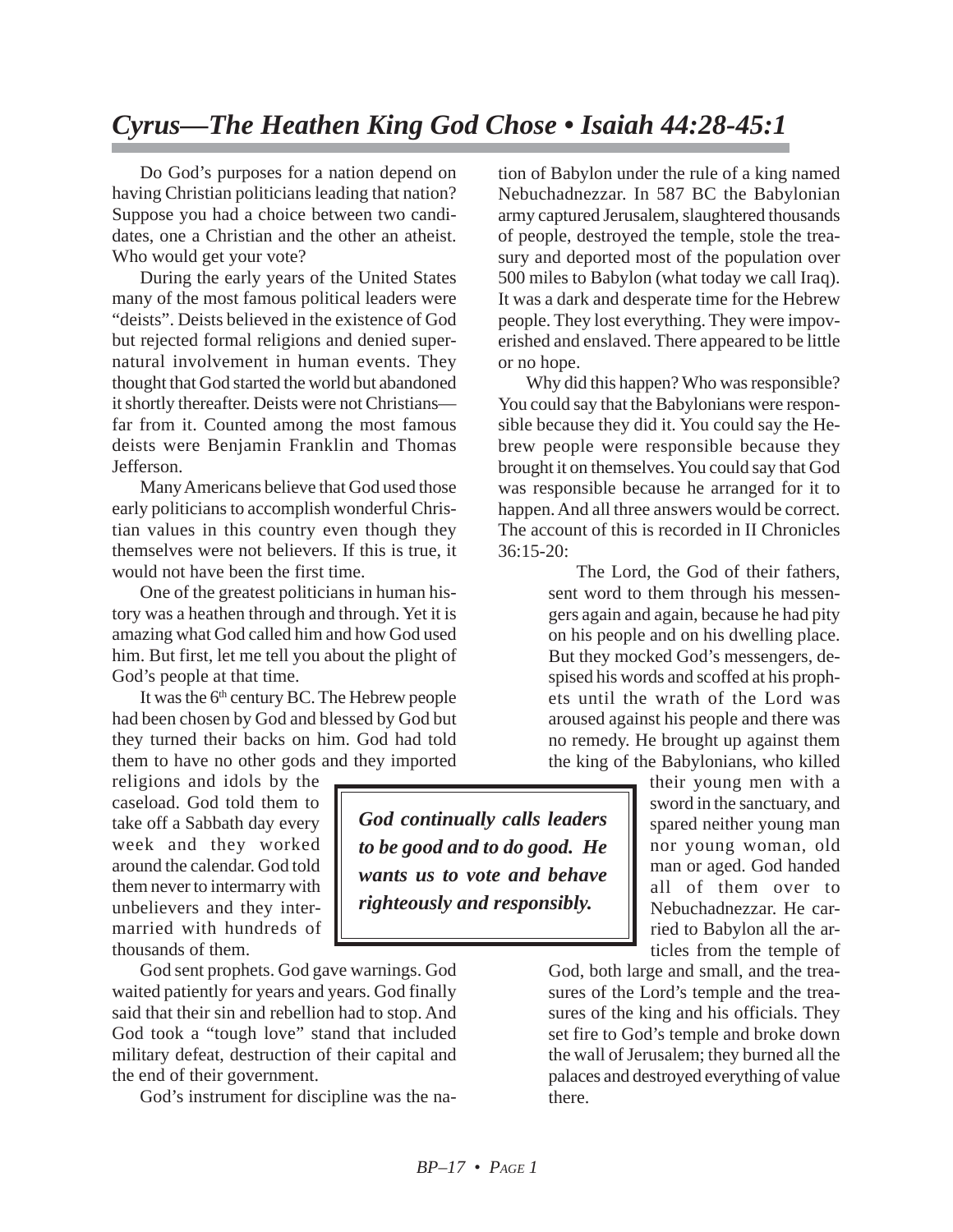He carried into exile to Babylon the remnant, who escaped from the sword, and they became servants to him and his sons until the kingdom of Persia came to power.

God gave them an amazing promise to get them through the years of captivity in Babylon. It is one of the most stunning statements in the Bible. You can read it for yourself in Isaiah 44:28. (But first understand that Isaiah lived in the  $7<sup>th</sup>$  and  $8<sup>th</sup>$  centuries BC. He died in 680 BC under the rule of King Manasseh of Judea. That means that the latest date for what we are going to read is 680 BC. That was nearly 100 years before the Babylonians conquered Jerusalem. Yet Isaiah 44:28 says,) " . . . Cyrus, 'He is my shepherd and will accomplish all that I please; he will say of Jerusalem, "Let it be rebuilt," and of the temple, "Let its foundations be laid." $''$ 

Cyrus? Who is Cyrus? He was not born for another hundred years! Yet God's prophet calls him by name and says he will be the one whom God sends to repatriate the Hebrew people out of Iraq and back to Jerusalem. Truly amazing! But it gets more amazing!

Cyrus was never a Jew and never a Christian. He was probably a Zoroastrian who worshipped the god Ahura-Mazda (although ancient documents also report his following of the Babylonian god Marduk). Yet Isaiah 45:5 predicts that God will strengthen Cyrus even though Cyrus will never acknowledge the true God.

God predicted that Cyrus would come and promised that Cyrus would order the return of the Jews and the rebuilding of Jerusalem.

It goes even further. Isaiah 45:1 quotes God saying, "This is what the Lord says to his anointed, to Cyrus, whose right hand I take hold of . . . . " God calls Cyrus his "anointed". The Hebrew word for anointed is "messiah" and the Greek word is "christ". This is not to say that the heathen king Cyrus was on a par with Jesus. But it does say that Cyrus was chosen to fulfill God's plans just as surely as Jesus was chosen to fulfill God's other plans.

Did Cyrus ever know about this? We're not sure but there are some hints that maybe he was aware of this Jewish prophecy and knew that he was named in the Bible before he was born.

But what actually happened? Cyrus was born to a royal Persian family and became the king of a comparatively small kingdom. He began conquests that continually expanded his domain. One of the most significant was the addition of the Median Empire in 550 BC.

He was unlike other ancient conquerors. He was amazingly respectful to those whom he conquered. In the case of the Medes he added them to his kingdom and it became known as the kingdom of the "Medes and Persians".

He kept conquering. To the north and the west he penetrated Asia Minor (what is now the country of Turkey) and started collecting Greek cities. To the east he expanded his kingdom all the way to India. He was the first non-Semitic emperor of the Middle East. His conquests lasted for hundreds of years until the advances of Alexander the Great.

One of the greatest of all his achievements was the conquest of Babylon. His army marched on the city and took it without bloodshed. He presented himself to the people as a liberator and they cheered for him.

Here's what Cyrus said about himself:

"I am Cyrus, king of the world, great king, legitimate king, king of Babylon, king of Sumer and Akkad, king of the four rims (of the earth), son of Cambyses, great king, king of Anshan, grandson of Cyrus, great king, king of Anshan, of a family (which) always (exercised) kingship."

That sounds rather arrogant and egotistical, except it was pretty much true. He established one of the largest empires in history and it lasted for generations after him. He instituted massive reforms, improved irrigation and agriculture, established provincial governments, set slaves free and largely won the hearts and loyalty of all his subjects.

Unlike other kingdoms that removed the conquered from their homelands, Cyrus kept them there or returned them again. Usually he allowed the people to take back their old idols and re-establish their old religions.

When he conquered Babylon in 539 BC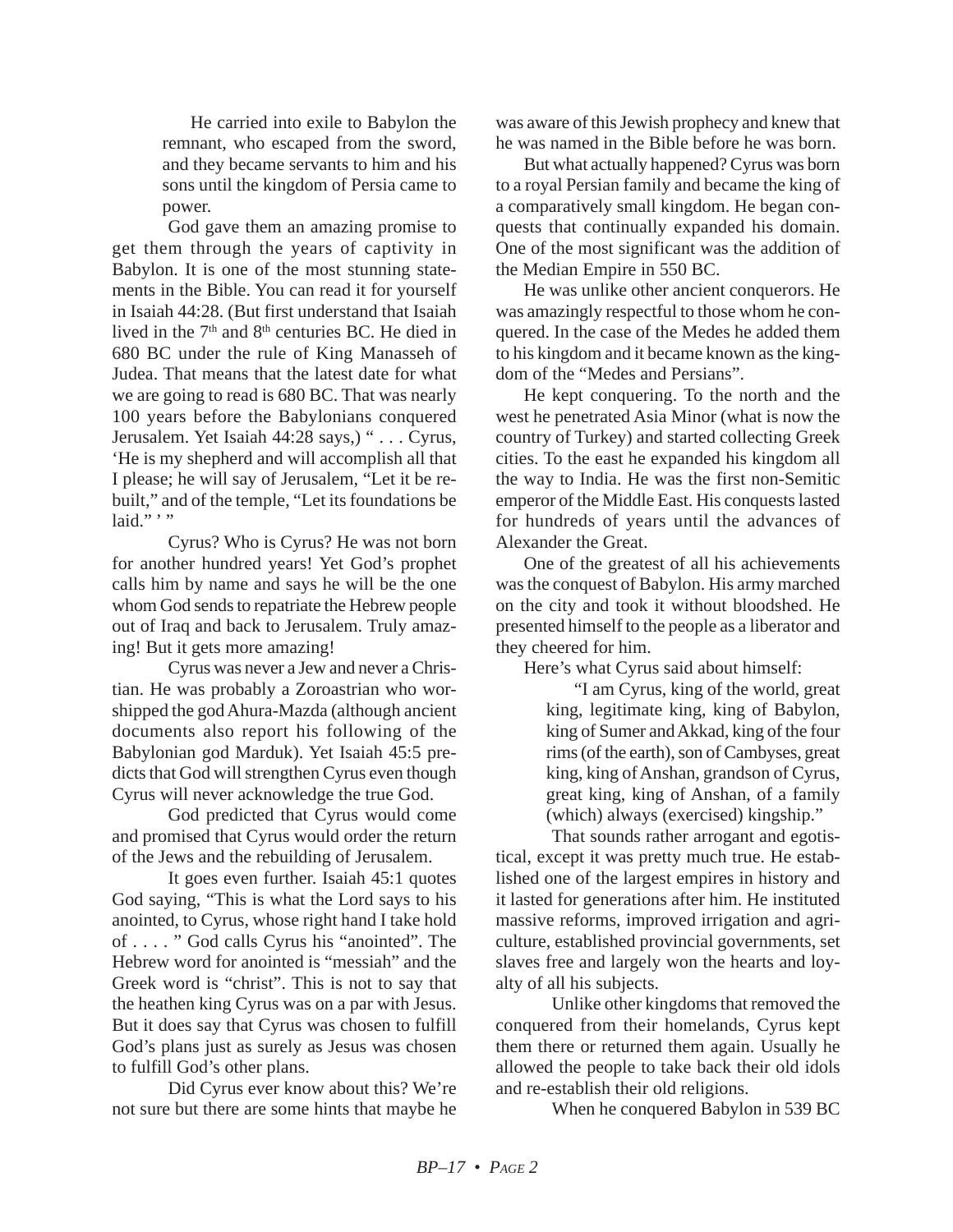he took control over the Hebrew people and the former land of Israel. Almost immediately he issued orders to rebuild Jerusalem, ordered that the thousands of gold and silver vessels taken from the temple be returned and arranged financing for all the rebuilding he authorized.

There are actually a number of records of what happened, both in the Bible and in Persian histories. One of those biblical records is found in Ezra 1:1-4:

> In the first year of Cyrus king of Persia, in order to fulfill the word of the Lord spoken by Jeremiah, the Lord moved the heart of Cyrus king of Persia to make a proclamation throughout his realm and to put it in writing:

> "This is what Cyrus king of Persia says:

" ' The Lord, the God of heaven, has

given me all the kingdoms of the earth and he has appointed me to build a temple for him at Jerusalem in Judah. Anyone of his people among you—may his God be with him, and let him go up to Jerusalem in Judah and build the temple of the Lord, the God of Israel, the God who is in Jerusalem. And the people of any place where survivors may now be living are to provide him with

silver and gold, with goods and livestock, and with freewill offerings for the temple of God in Jerusalem.' "

So what is the significance of all this information? If you're a history buff, it may be interesting. If you don't like history, it's probably boring. Either way you may think it is totally irrelevant. But the truth is that this is very relevant to today and to the direction of every one of our personal lives.

Let's look at elections first. Romans 13:1 says, " . . . there is no authority except that which God has established. The authorities that exist have been established by God." In other words, God has the ultimate political control and all politicians and all government actions are under his final authority.

That raises a thousand questions. Does that mean that it makes no different who is elected? Does God approve of everything the government does? Were the Nazi death camps and the ethnic cleansings in Bosnia ordered by God?

The answers are not simple or easy.

The truth is that God gives us liberty to do good or to do evil. That liberty allows us to elect good governments and bad. That liberty allows leaders to be righteous or wicked. God, however, places limits and God retains ultimate authority. God also uses even evil leaders, unfair laws and wicked people to accomplish his greater purposes and good.

*God has the final authority. God knows what is going on. God has a plan. God is more important to the outcome of our lives than the person we marry, the boss who hires and fires, the teacher who grades, the doctor who diagnoses or the judge who passes a verdict or sentence.*

God does this over a period of time that often does not fit our liking or our schedule. It must have seemed eternally long for those who were captured and carried off to Babylon — and then Cyrus didn't show up until the next generation.

God continually calls leaders to be good and to do good.

He wants us to vote and behave righteously and responsibly.

Just never let us forget that God is in charge. He can and will accomplish his purposes. He has a plan that is laid out hundreds of years in advance.

Practically that means that prayer is far more important than politics. It means that our final faith must always be in God. It means that God can use any party, any politician or any person to get good done, even if the people involved don't realize what God is doing.

The same is true for our personal lives.